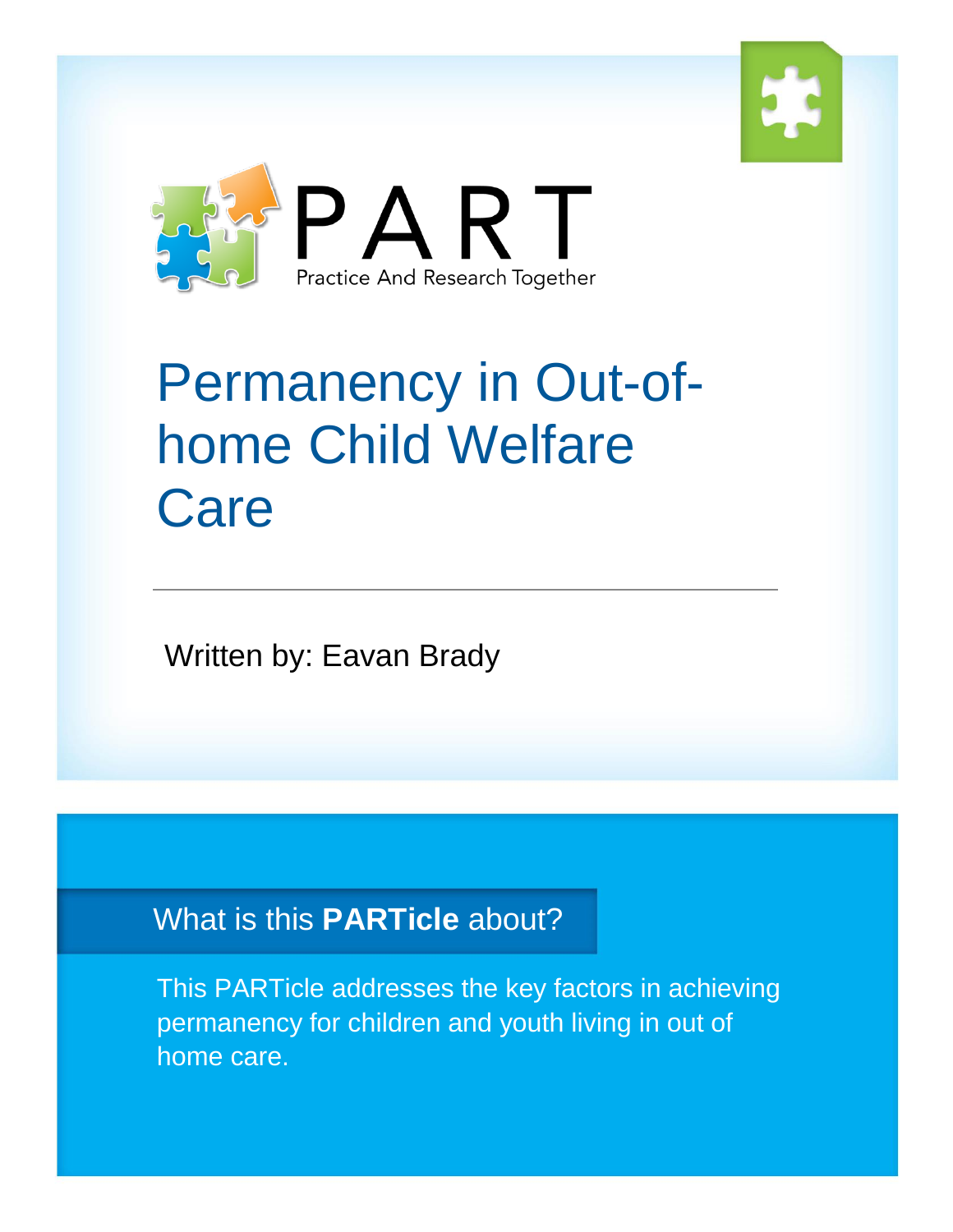# $\gg$  Introduction

Achieving permanence for children and youth involved with the child welfare system has been central to child welfare practice and policy in Canada, the UK, and the US since the 1980s.<sup>54, 58</sup> Indeed, permanency planning, the process of promoting stability and long-term connections for children subject to child welfare intervention, has been identified as a critical issue facing children and youth in out-of-home care.<sup>30, 46</sup> The realization of permanence, however, remains elusive for many.<sup>58</sup> Child welfare practitioners have struggled with selecting the most appropriate type of permanent family placement for children.<sup>44</sup> Importantly, understanding the factors that promote permanency, placement stability, and long term outcome achievement can be critical to the wellbeing of children served by the child welfare system.<sup>44</sup>

Planning for permanency is not a "ready-made" process applicable to all children and families.<sup>69</sup> Planning involves coordinated efforts by practitioners and service systems and requires time, commitment, and resources. Meanings of permanence (e.g. stability, emotional security, family membership into adulthood) are complex; placements and legal status thought best able to achieve permanence are widely contested,<sup>54</sup> and there is substantial debate in the literature about appropriate time-frames for permanency planning.<sup>63</sup>

Existing research indicates that in the US a vast number of children living in out-of-home care experience multiple placements the longer they remain in care. In 2007, 14.8% of children living in out-of-home care less than 12 months experienced more than two placements. However, 39% of children living in out-of-home care longer than 12 months and 68.3% of children living in out-of-home care for 24 months or longer experienced more than two placements.<sup>65</sup> Decisions about permanency need to be evidenceinformed and consider factors that have been found to be associated with permanency. These are high stakes decisions with far-reaching consequences for children, not only in terms of their physical safety, but also in terms of their social and emotional well-being both now and in the future.<sup>39</sup>

### What is Permanence?

The principal aim of permanency and permanency planning is for a child to grow up in a stable and predictable environment where temporary care measures are as brief as possible.<sup>38</sup> Within the literature however, permanency is notably described in terms beyond the practicalities of a child's placement; a focus on relationships, sense of belonging, and identity, are central to many discussions on the topic.13, 24, 52

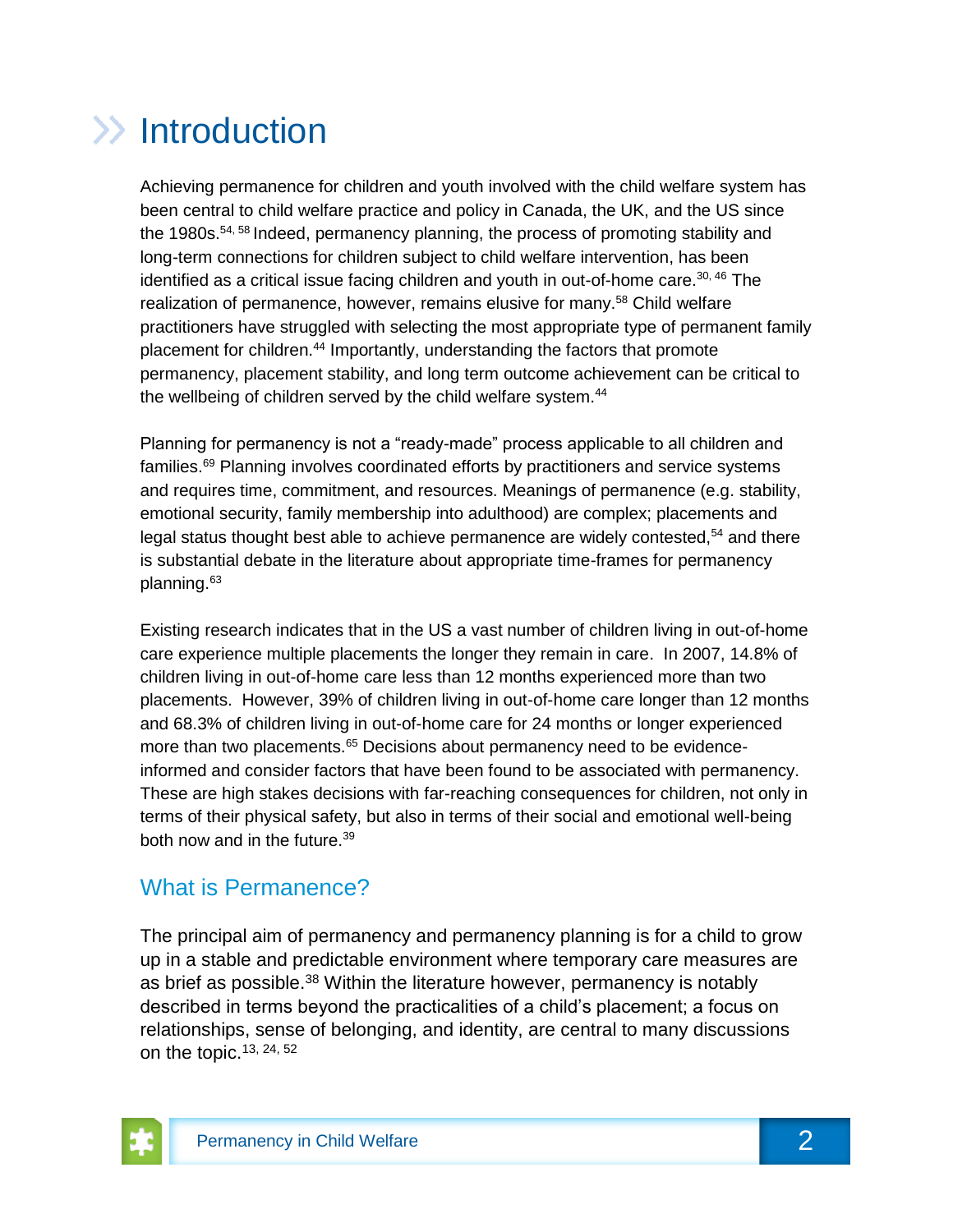Three core aspects of permanency have been identified: 1) Physical permanency (i.e. safe, stable living environments); 2) Relational permanency (i.e. stable, unconditional emotional connections); and 3) Legal permanency (i.e. permanence as officially determined by the child welfare system e.g. reunification, legal custody, adoption).<sup>46</sup> The relational dimension of permanence is very important to children.<sup>6, 52</sup> A placement that does not meet a child's social and emotional, as well as physical, needs is unlikely to result in permanence.<sup>46</sup> A primary goal of many child welfare systems is to achieve legal permanence for children and youth living in out-of-home care. While this may lead to relational and physical permanence, it is important to note that the pursuit of legal permanence at the expense of relational and/or physical permanence may contribute to a state of "impermanence" among children and youth living in outof-home care. 58

### Why Permanence?

Youth who "age out" of out-of-home care often do not have the developmental maturity needed for successful entry into adult roles—particularly youth with emotional, psychological, educational, and behavioral challenges resulting from early childhood experiences of abuse, neglect, and abandonment.<sup>20</sup> Having a network of positive social relationships as youth means that as adults we are likely to have higher self-esteem, be employed, and have a greater sense of wellbeing.<sup>29, 56</sup> Stability of placement is associated with positive outcomes in the transition to adulthood for young people leaving out-of-home care.<sup>15</sup>

Children need connections to adults who are committed to their welfare. These connections can provide a "buffer" from the risks and vulnerabilities that children who have been maltreated carry, and enable them to use the "social scaffolding" that enduring adult relationships provide. $40$  The challenge of permanency planning therefore is not simply to find a child a placement, but to ensure that children and youth have lifelong connections to people who will continue to offer positive relationships and support.

### Factors Associated with Permanency Outcomes

#### **Organizational Factors**

Organizational barriers to permanency can impede timely and permanent family placements for children living in out-of-home care.<sup>44</sup> Studies have shown that organizational communication and responsiveness is a barrier to achieving permanency for children in out-of-home care.<sup>73</sup> Wilson and colleagues<sup>73</sup> observed that information-seeking phone calls from prospective adoptive parents to child welfare organizations were not handled well a majority of the time. When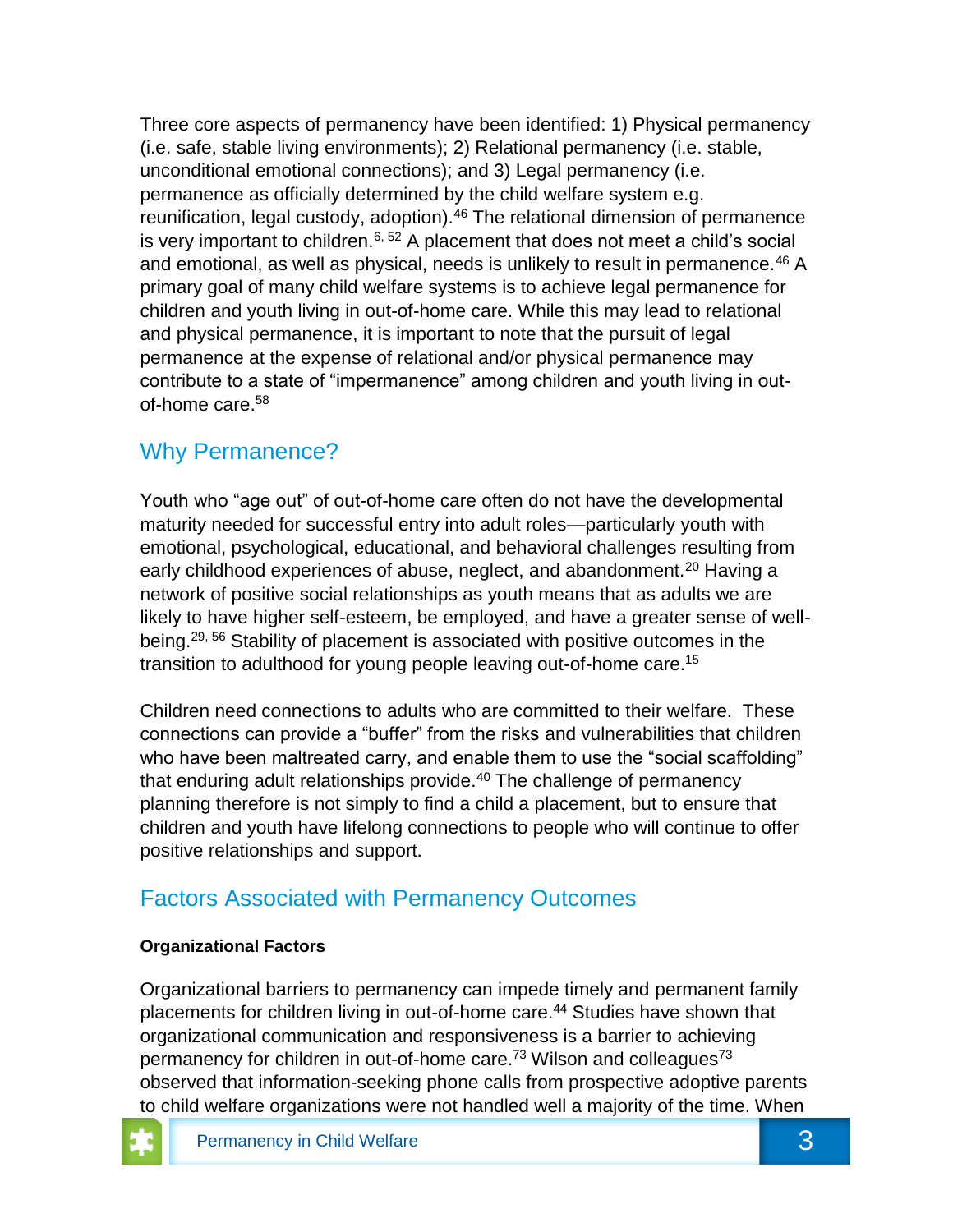making a first phone-call of inquiry applicants wanted to 'obtain accurate information and also wanted to be treated well.' If potential adoptive parents encounter difficulties reaching someone, or if their questions are not answered clearly, this serves as a possible indicator of whether these individuals will follow through to adoption.<sup>44</sup> First impressions are important and central to recruiting potential permanent families for children living in out-of-home care.<sup>44</sup>

Psychosocial functioning has been found to positively relate to the work environment suggesting that factors such as job satisfaction, role clarity, and minimal case overload enables child welfare practitioners to provide quality services to children and families.<sup>31</sup> This highlights the need for further examination of the relationship between child welfare organizational factors (e.g., climate and culture) and child outcomes.<sup>59</sup>

High staff turnover has also been linked to poor permanency outcomes, <sup>45</sup> increased time spent in foster care, and, for some, decreased likelihood of achieving reunification.<sup>50</sup> These organizational factors are important considerations in the context of practitioners' ability to plan for and ensure permanence for children and youth.

#### **Worker Factors**

 $\overline{\phantom{a}}$ 

The attitudes and biases of practitioners may have an impact on permanency planning, especially for older youth.<sup>26</sup> Negative stereotypes about adolescents in group homes (e.g., that they may be disruptive), particularly Black male adolescents, can result in a lack of effort to actively find permanency for youth before they leave out-of-home care.<sup>26</sup> Further evidence of this was observed by Avery<sup>5</sup> who noted that caseworker attitudes toward adoptability of older youth can translate into reduced recruitment efforts on behalf of the youth. Evidence also suggests that qualification of child welfare practitioners may play a role in achieving permanency for children and youth living in out-of-home care. In a quantitative study of 62 child welfare case managers, Albers and colleagues<sup>4</sup> found that practitioners with a degree in social work (Bachelor of Social Work or Master of Social Work) were more likely than those with other degrees<sup>1</sup> to move children through the child welfare system and into a permanent placement within three years.

If we consider permanency in terms of placement stability, the findings of Ryan and colleagues<sup>50</sup> are of note; results of this study revealed that children who were assigned to a caseworker with a Master's degree in Social Work spent

 $1$  The authors did not specify what these other degrees were.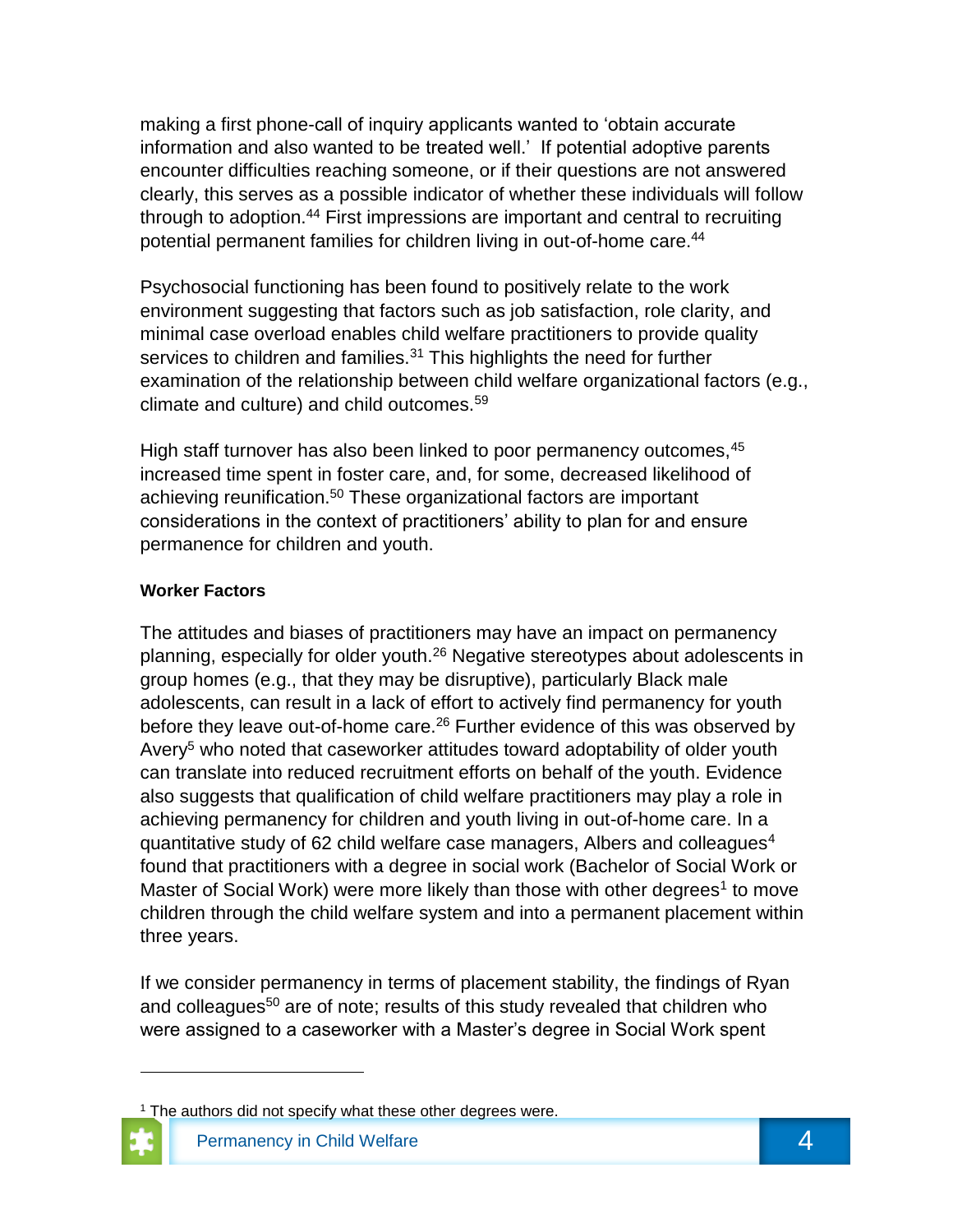approximately 5.15 months less in foster care than children who had a caseworker without a MSW level degree.<sup>50</sup>

Caseworkers have highlighted the important relationship between a child welfare practitioner, a youth, the family, and the child welfare agency in achieving permanency.<sup>59</sup> The following have been identified as critical: 1) A systems of care approach when planning for permanency (e.g., considering the wider set of social issues, such as poverty and mental illness, affecting families and the impact they can have on reunification and permanency); 2) The need to protect and support child welfare practitioners, the most which can be done by understanding how and what they think about permanency, how these attitudes are translated into practice, and congruence between knowledge, skills, and awareness of practitioners; and 3) Creating a culture of permanency particularly for older youth living in out-of-home care.<sup>59</sup>

#### **Case Factors**

Evidence suggests that the type of permanency outcome being pursued (e.g. reunification, adoption, legal guardianship) may be linked to the time that a child spends in care; families whose formal permanency plan involved reunification have been found to have significantly quicker discharges from care than other families.<sup>11</sup>

A number of studies suggest placement in kinship care may be related to longer stays in out-of-home care.<sup>11, 57, 68</sup> Studies comparing children living with kin and non-kin care have found that children in kinship care had fewer placement changes and were more likely to stay in the same foster home if placed with relatives at the initial point of removal from parents.<sup>10, 70</sup> Kinship care providers are less likely to adopt children in their care; however, they often report being willing to care for the child until they are "of age" and since they are already family to the child, many feel their situation is already similar to adoption.<sup>12</sup>

Regarding contact with birth parents, studies have found that less contact is associated with longer time spent in out-of-home care; $<sup>71</sup>$  although the opposite</sup> has also been found.<sup>11</sup>

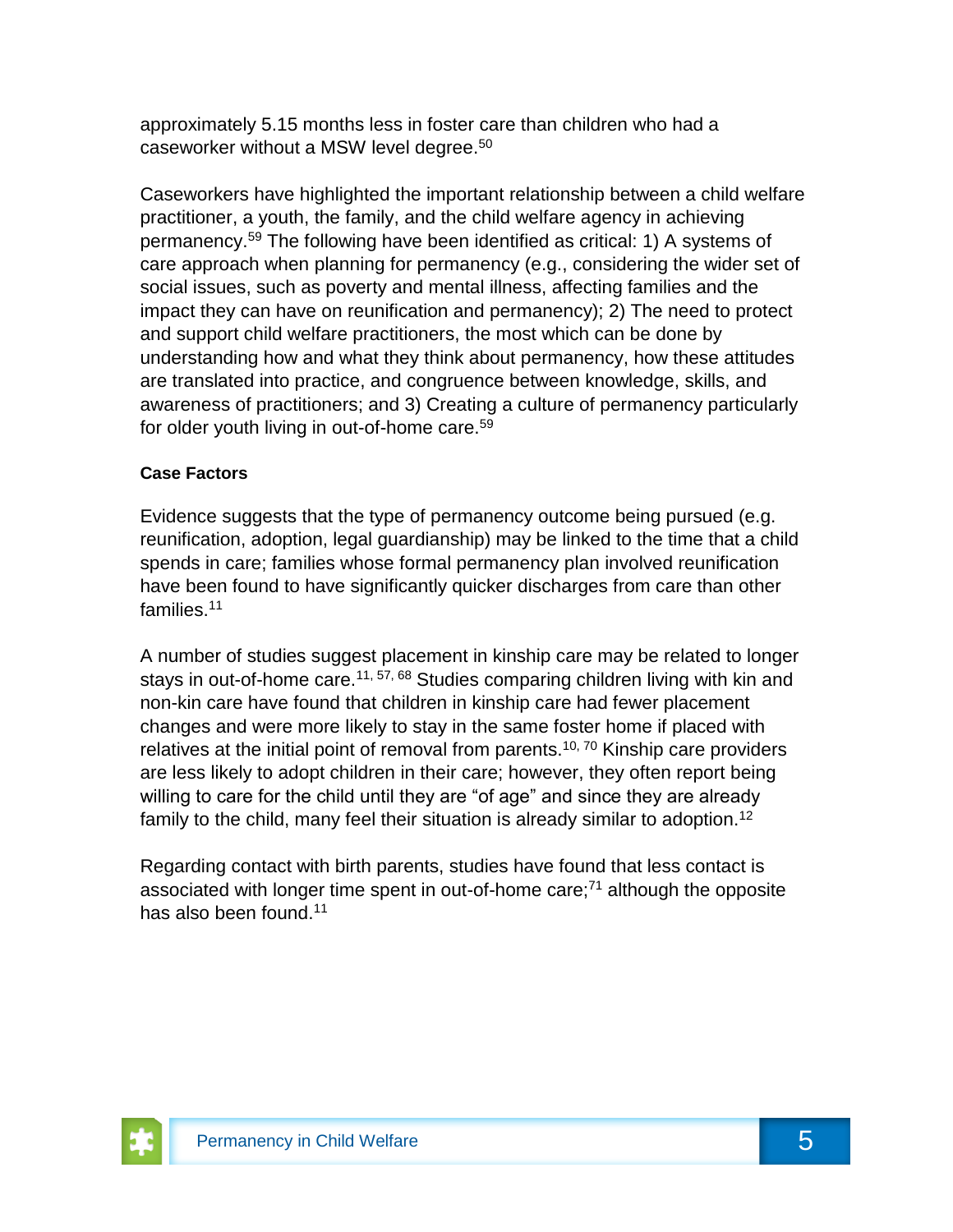#### **Child and Family Factors**

There is little consistency across studies of predictors of permanency and time in care in terms of variables included or findings.<sup>41</sup> As is evidenced below, many child and family characteristics are noted as being predictive of permanency however, few of these characteristics are included consistently across studies. Furthermore, a particular characteristic may be positively associated with permanency in one study and negatively in another.

#### *Child Factors*

Child factors, such as age, siblings, and behavioral and developmental issues, may act as barriers to achieving permanency for children in out-of-home care.<sup>44</sup> The major child characteristics linked to length of time in care include age, child related difficulties, race, and reason for entry into care.<sup>41</sup>

A child's age has yielded mixed results regarding time spent in out-of-home care. Some researchers have found that the age of the child lengthens the time spent in care<sup>42, 68, 73</sup> while other studies have found that it did not.<sup>11, 32</sup> In one study, children less than one year of age were less likely to return home<sup>21</sup> while another<sup>25</sup> showed that a child's age did not significantly affect reunification although infants and younger children were slower to return home than older children. Some studies have found that older children are more likely to stay in foster care for longer periods (more than three years) than younger children.<sup>4, 47</sup> This may be due to the fact that many permanency plans for older children involve an exit to independent living and not to a family setting.26, 28 Additional evidence indicates that infants who enter care before the age of one are particularly likely to experience longer stays in care, compared to all other age groups.<sup>68</sup> Infants in care have also been linked with low likelihoods for reunification with their families, but they are the most likely to be adopted. $8$ 

The need to place siblings together is also a barrier to achieving permanency, particularly adoption.<sup>42, 73</sup> Special-needs children, including children with emotional and behavioral difficulties, also have a more challenging time achieving permanency;<sup>11, 32, 42, 60, 73</sup> however, behavior problems have also been identified as not being a barrier to permanency.<sup>37</sup> Compared to children without mental health problems, children with mental health problems experience more placement settings,  $49$  fewer and slower exits to permanency,  $2$  and a greater likelihood of long stays in out-of-home care. $2$ 

There is limited research examining whether reasons for entering care are associated with longer stays in out-of-home care. One study found that children placed in out-of-home care as a result of physical abuse have the shortest stays

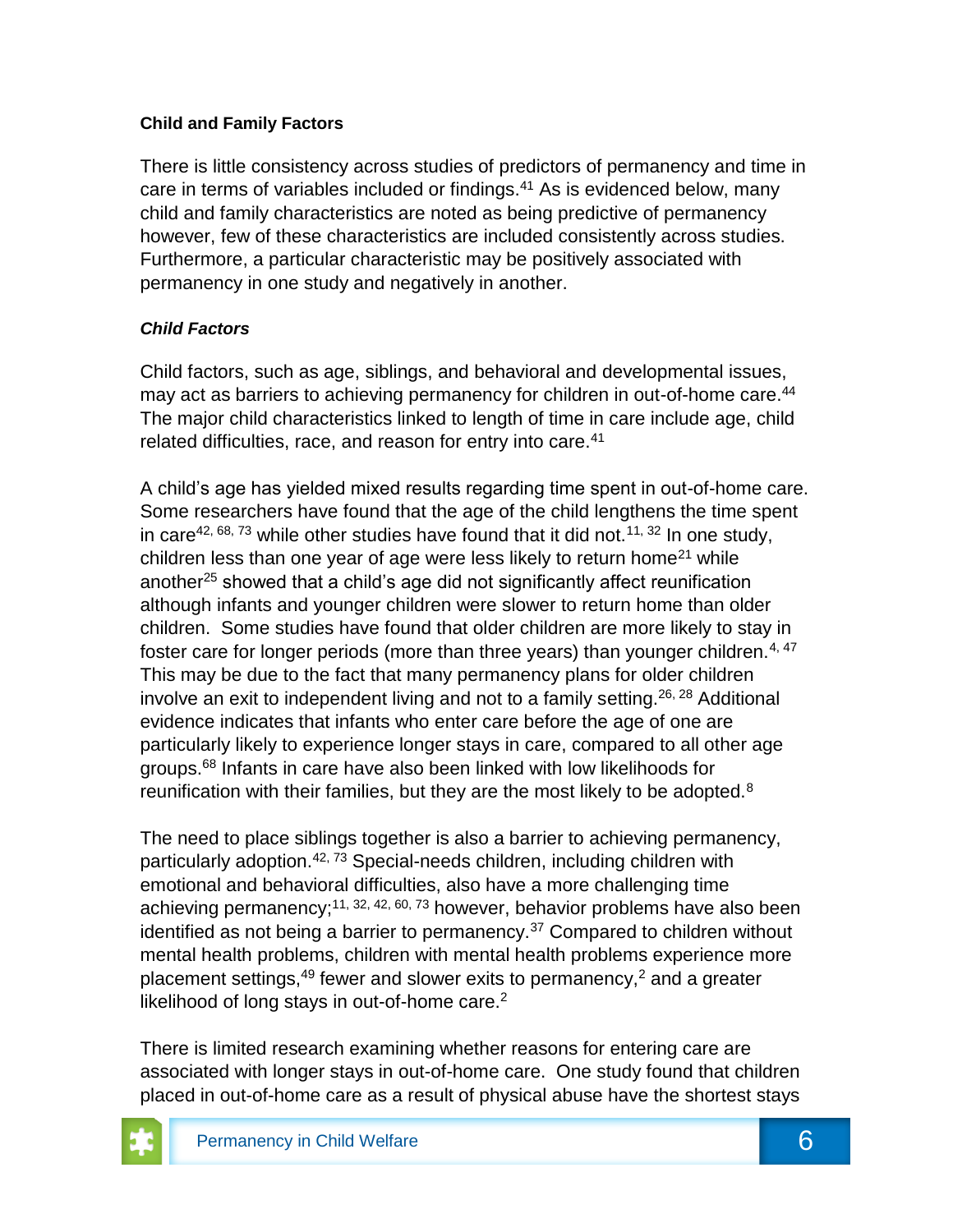compared to those who experienced neglect or sexual abuse.<sup>11</sup> Children who have been sexually abused have also been found to spend more time in out-ofhome care<sup>32</sup> while children who had been abused and neglected have also been found to be slower to exit out-of-home care.  $33$ 

Many studies have found that Black children are over-represented among those who remain in care.<sup>4, 8, 47</sup> Black children under age 10 appear to be especially vulnerable to remaining in care three years or longer.<sup>4</sup> In contrast, one study reported that race was not a significant predictor of longer stays in care.<sup>68</sup>

Child sexual orientation may be related to duration in out-of-home care, as child welfare practitioners may be more likely to label youth who identify as lesbian, gay, bisexual, transgender, or queer (LGBTQ) as "difficult", this label is often based on a lack of understanding about how to care for these youth.<sup>14</sup> Efforts in addressing the needs of LGBTQ youth have increased, however, permanency is found to be rarely mentioned as a need.<sup>35</sup>

#### *Family Factors*

A number of family-related factors have been found to have an effect on permanency. A study of adolescents in foster care found that a strong relationship between a child and his or her biological mother was predictive of reunification, while not being able to maintain that contact with the biological family may act as a barrier to achieving permanency.<sup>37</sup> Child welfare practitioners have cited that the type of child requested by resource family may serve as a barrier to achieving permanency; for example, potential resource parents' inability to accept certain background characteristics of children in out-of-home care often delay the permanency process.<sup>42</sup>

Birth parents are less likely to be reunited with their children when they are economically disadvantaged $62$  and when they are one-parent families.<sup>41</sup> Researchers in the US examining economic status found that children from families receiving Aid to Families with Dependent Children payments were significantly less likely to be discharged to families (biological or adopted) and more likely to be in foster care for three years or longer.<sup>4</sup> Children of parents with alcohol or drug addictions also tend to have longer stays in care.<sup>11</sup> Parents struggling with mental illness face challenges to reuniting with their children that may result in non-reunification and prolonged stays in care for their children.<sup>48</sup> Notably, evidence suggests that when fathers are involved their children have shorter lengths of stay in foster care and they are more likely to be reunited with birth parents or placed with relatives after an out-of-home placement than in nonrelative placements.19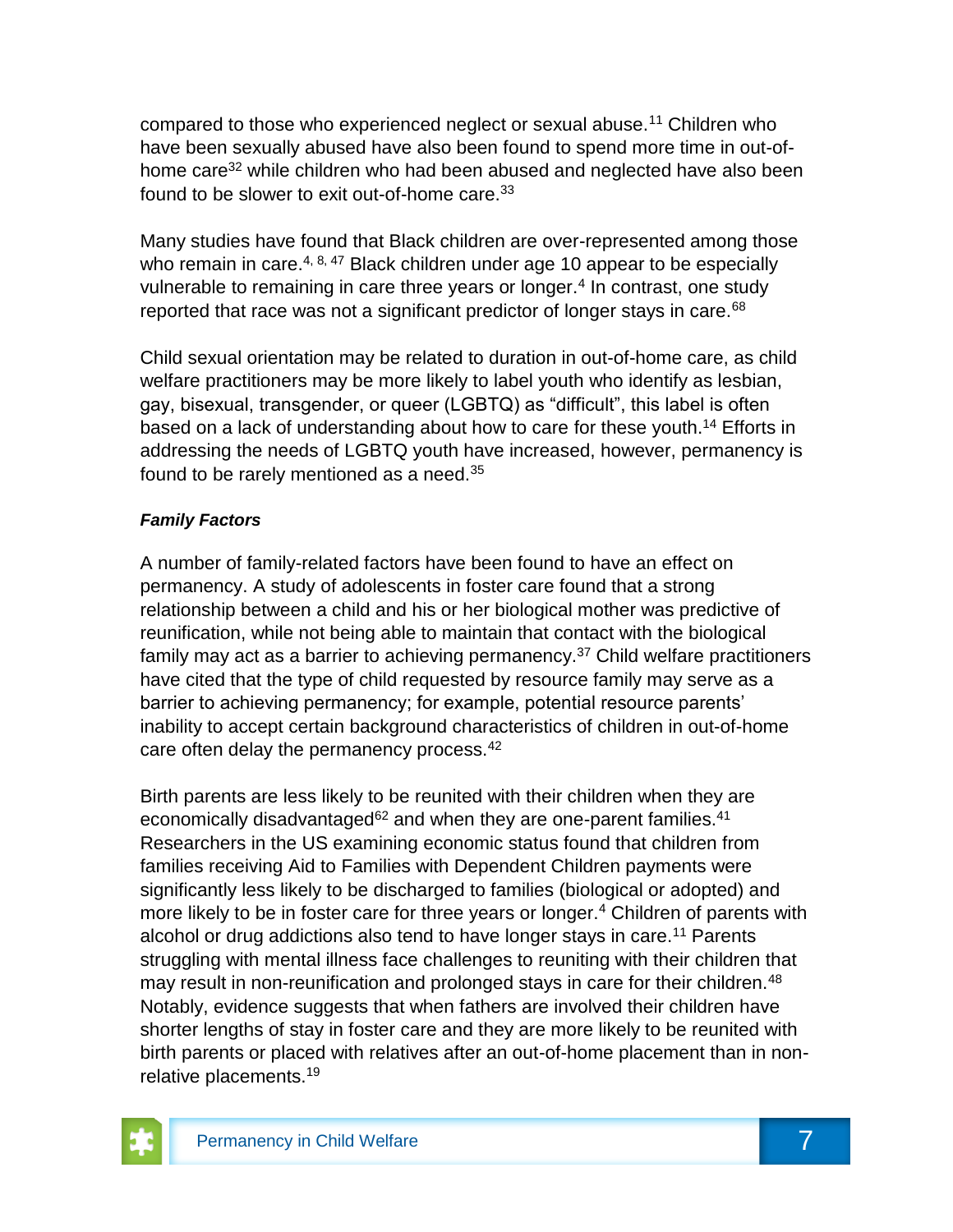Children of parents with alcohol or drug addictions also tend to have longer stays in care.<sup>11, 67</sup> Parents struggling with mental illness face challenges to reuniting with their children that may result in non-reunification and prolonged stays in care for their children.<sup>48</sup>

Notably, evidence exists to suggest that when fathers are involved their children have shorter lengths of stay in foster care and they are more likely to be reunited with birth parents or placed with relatives after foster care than in non-relative placements.<sup>19</sup>

# $\gg$  Time to Permanency

Maximizing children's experience of "belonging and family membership" involves reducing the time spent in temporary placements as much as possible so that children can move as quickly as possible to permanent placements. Belonging and family membership also involves ensuring, as far as possible, that placements intended to be permanent (whether in substitute families, families of origin, or elsewhere) prove permanent in fact.<sup>9</sup> Lengthy waits in temporary care can mean that children are "doubly jeopardized", creating an additional loss that a child must overcome in order to make a successful attachment to new foster caregiver.<sup>69</sup> On the other hand, a move to a placement intended to be permanent, without sufficient time for effective matching and preparation, may be counter-productive.<sup>9</sup>

There is much debate in the literature about appropriate time-frames for permanency planning.<sup>63</sup> Timely decision-making that is responsive to a child's development is critical, however, it is vital to child-centred practice that timelines do not drive decision making; the child's best interest should be paramount.  $61$ There are different issues at play for infants and adolescents, for example, differences in risk levels, child needs, and quality of relationships between child and parents that, all of which will influence the optimum timing of permanency planning.<sup>63</sup> The probabilities for a particular child exiting care via return home, adoption, guardianship, or aging out of care are likely to be different depending on child, family and system characteristics.<sup>41</sup> Depending on the circumstances of a child entering out-of-home care, it may be clear very quickly that his or her prospects for returning home are minimal and alternative permanent arrangements should be made. Equally, an unrealistic time-frame may have the effect of limiting the option of returning home for a child. In the US, Barth<sup>8</sup> argued that 12-month or two-year goals for achieving permanency are unrealistic and successful reunifications continue to occur at a substantial rate for children living in out-of-home care after two years.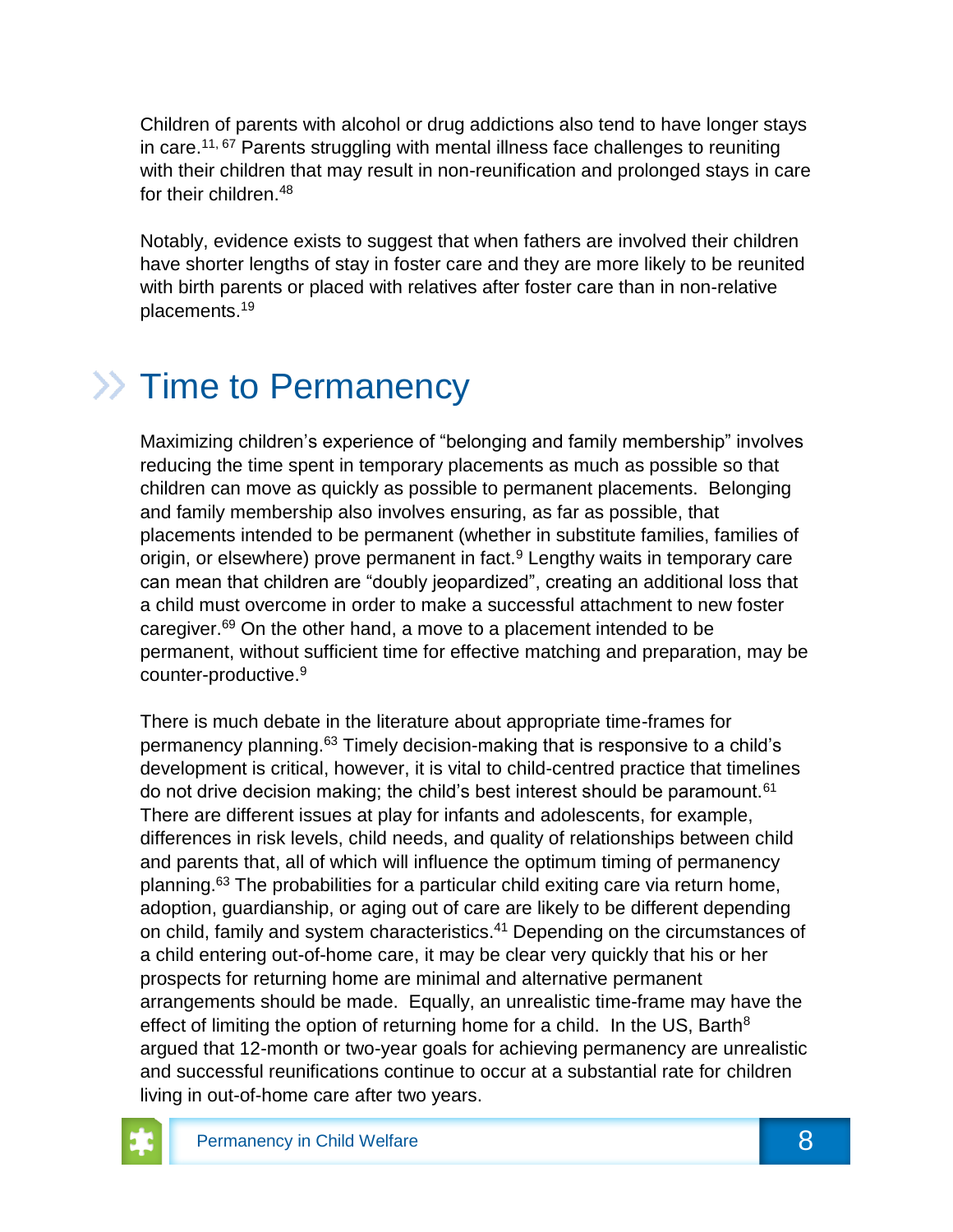### Factors Associated with Permanency for Older Youth

There is a dearth of research examining the meaning of permanence and the consequences of placement instability from the perspectives of youth.<sup>27, 66</sup> The voice of youth is essential to effective youth permanency work.<sup>52</sup> Youth have previously identified that relational permanence is the most important type of permanence. For many young people, having a sense of emotional stability is far more important than legal recognition of a relationship. Strategies identified as empowering youth to achieve permanence include providing them with information (talking to them about different permanency options early on) and listening to youth (asking what they want and listening to their needs).<sup>52</sup> A central aspect of permanency for youth is the extent to which they participate in processes that can lead to reunification, placement with members of their extended families, adoption, or connections with committed adults. Research indicates that youth are generally not involved significantly in making decisions that affect them while they are in out-of-home care nor in planning for themselves post-discharge.<sup>16</sup>

Legal permanency options such as reunification and adoption are often more difficult to achieve for older youth due to a host of barriers,<sup>7</sup> including a lack of services tailored to older youth, difficulty in recruiting adoptive families who can meet older youths' needs, <sup>43</sup> inadequate permanency planning, practitioner attitudes toward adoptability of older youth,<sup>5</sup> and legal and/or court issues.<sup>18</sup> When considering practice strategies to ensure the safety of adolescents, achieving permanency, and supporting the young person's overall well-being, one must be cognizant of the adolescent's unique developmental stage. Youth living in out-of-home care may not have had the opportunity to move through the stages of development as expected and may be delayed in some areas.<sup>17</sup>

Foster care alumni have noted they have diverse profiles of relationships with parents and parental figures, suggesting that youth have important relationships with both birth parents and parental figures. Some youth relate exclusively to either birth parents or parental figures, and others have minimal relationships with birth parents and/or parental figures.<sup>23</sup> Importantly, young adults who reported connections with birth parents and parental figures showed relatively high levels of competence and low vulnerability in young adulthood relative to youth who reported little connection with either a birth parent or a parental figure, youth who reported current relationships with parental figures, and youth who reported current connections with birth parents.<sup>23</sup> Youth who reported minimal relationships with birth parents or parental figures were the most vulnerable in early adulthood.<sup>23</sup> This research highlights the importance of having a relationship with a birth parent, even for young adults who have dependable, caring and financially supportive relationships with parental figures. Several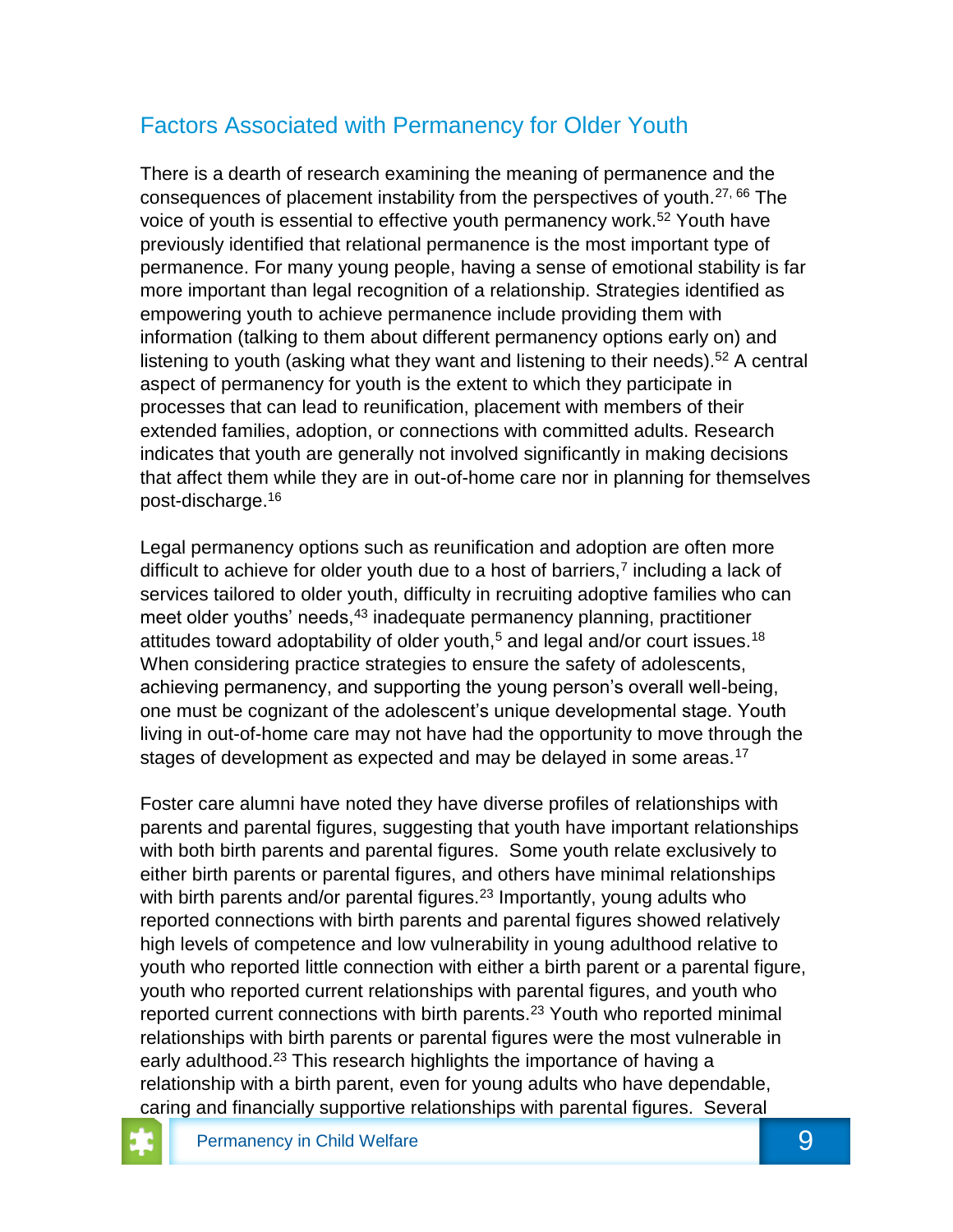issues seem clear when it comes to youth involved in the child welfare system: 1) youth need connections to adults and peers throughout their lifetime, 2) youth need to be taught skills that will prepare them to live independently, and 3) all youth, but particularly teenagers, must be seen as central actors in their own futures and be incorporated fully into the planning process for their future.<sup>17</sup>

### Racial and Ethnic Identity

Racial and ethnic identity formation is an important developmental task for children from preschool through to adolescence.<sup>46</sup> Children need to have experiences that promote a healthy sense of self and collective belonging.<sup>34</sup> In Australia, poor emotional well-being and mental health problems in later life among Aboriginal and Torres Strait Islander children has been linked to lack of knowledge or understanding of their Aboriginality as a result of being placed in out-of-home care.<sup>22</sup> This study suggests that racial and ethnic identity should be factored into all aspects of permanency planning, necessitating the involvement of family members and relevant community agencies in planning.<sup>46</sup> However, with scarce literature on this specific element of permanency planning, more research attention to the matter is required, particularly in the diverse Canadian context.

### >> Stakeholder Understanding of **Permanency**

It is important to consider permanence as a multidimensional concept.<sup>51</sup> There is some evidence to suggest that different stakeholders (e.g. practitioners, youth, foster parents, birth parents) conceptualize permanence in different ways.<sup>27</sup> In a recent study, young adult's (who were formerly living in out-of-home care) ideas of permanence were often independent of their official permanent plans while they were living in out-of-home care; participants primarily emphasised the relational meaning of permanence.<sup>51</sup> Additional research explored perceptions of permanency planning held by child welfare practitioners, carers, and the parents of children living in out-of-homecare in Australia. While practitioners tended to focus on placement arrangements, foster caregivers focused on relationships and security, and biological parents were concerned about the quality of care their children received. $46$  A qualitative study in the US explored what permanency planning meant to different stakeholders (young people who had been living in out-of-home care, parents of children living in out-of-home care, adoptive parents, and child welfare professionals) found that the concept of permanency planning and its implications were not clearly understood by each group.<sup>27</sup> Findings indicated that despite the presumed clarity regarding the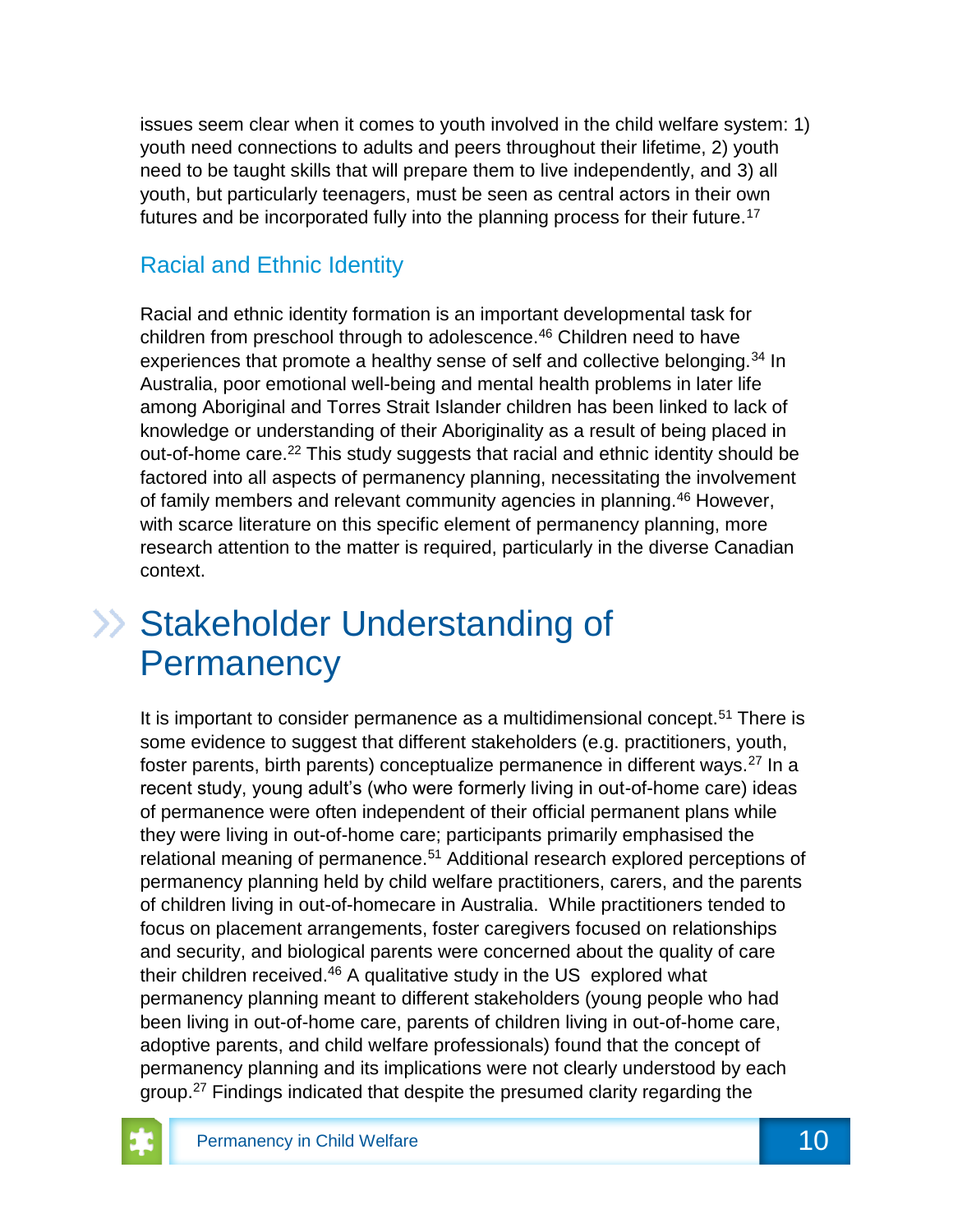definition of permanency, individuals most directly affected by permanency efforts (parents, foster caregivers, youth) often do not understand the implications of permanency for themselves or how the principle of permanency applies in child welfare practice.<sup>27</sup> Everyone involved in permanency decisions, children and young people, parents, foster caregivers, and child welfare practitioners, have ideas, theories and knowledge that they draw upon in expressing their views. Understanding and valuing these perspectives is critical to the decision-making process.<sup>46</sup>

# >> A Statistical Note

A range of statistical methods were used in the studies examined in this review with the most commonly used methods being logistic regression, survival analysis, and event-history analysis. Event history analysis was used in three of the studies reported and is a class of regression model that uses "event history" data or "time to event" data,<sup>1</sup> a potentially useful method for exploring events over time for children in out-of-home care. While the above three methods were used in a number of studies, there was no clear pattern of method of statistical analysis used in the literature reviewed. There were also a number of studies that used qualitative methods, which cannot be generalized to wider contexts. The findings of the studies reported must therefore be interpreted together with caution, as permanency is not being measured with the same approach in all studies.

## **EXA** Conclusions

Decision-making regarding permanence should be individualized, informed by existing research evidence, and culturally appropriate. Children, their parents, and their caregivers all need to be involved in planning. Practitioners must be prepared to undertake extensive observation and assessment in order to serve the best interests of children when making permanency decisions.<sup>63</sup> Achieving stability in this group cannot be understood without attention being paid to the dynamic interaction of the characteristics of the children, the range of available placements, the planning systems around permanence, and other legal, resource and practice issues.<sup>53, 72</sup>

Systems that have to create and manage new family relationships, particularly for vulnerable children, are unlikely to be simple and tidy.<sup>36</sup> It is important that systems and social work practice remain flexible, professionally creative, and responsive to individual children's needs.<sup>55</sup> Measures of agency performance, which themselves have an impact on how child welfare is constructed, 64 may

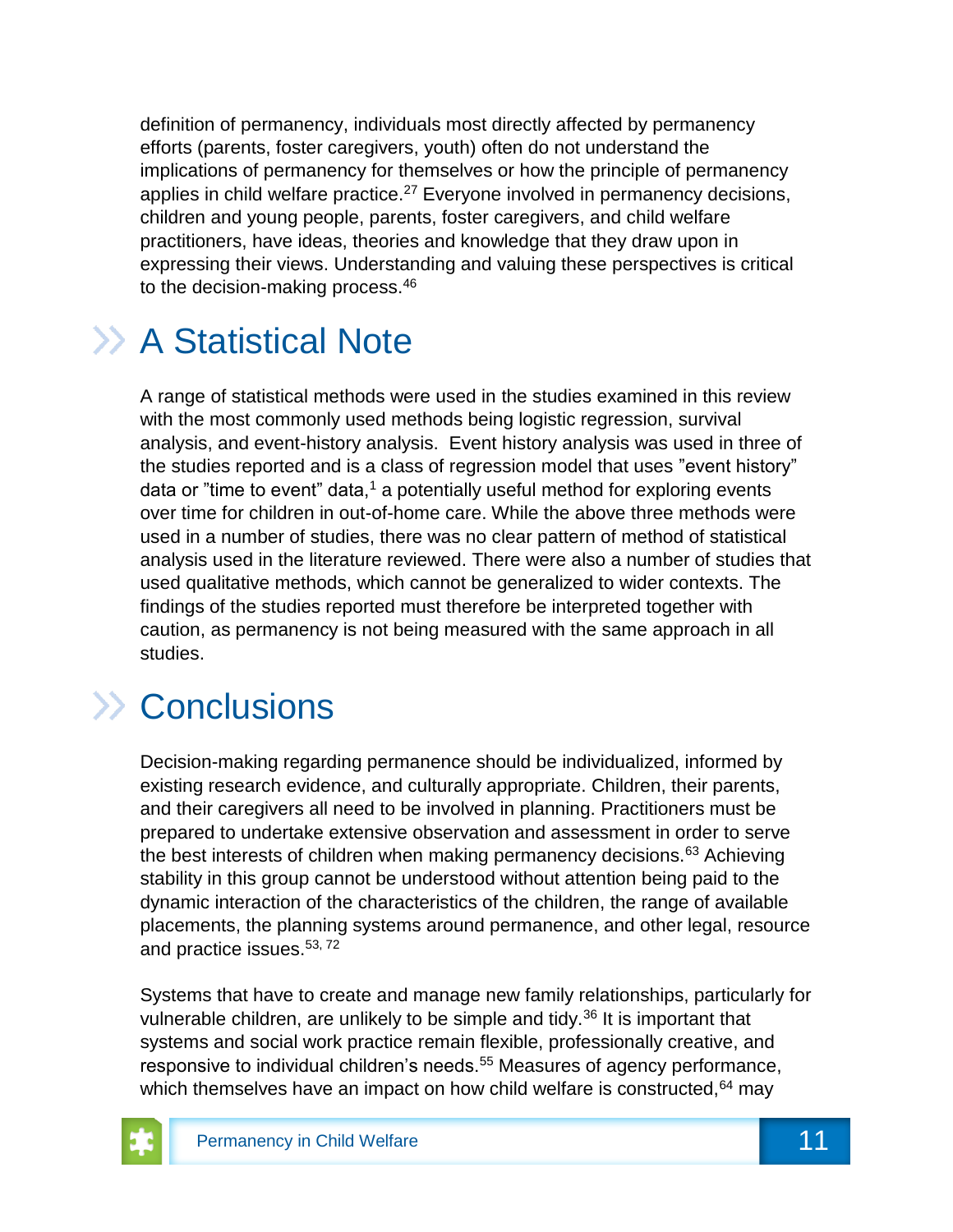need to become more sophisticated in order to capture the complex reality of providing stability and a sense of permanence to children and their families.<sup>55</sup>

This underscores the necessity for practitioners to remember that each child has unique needs and circumstances and, therefore, information gathering and decision making should incorporate these individual needs.<sup>63</sup> In making decisions about permanency, information from the existing literature needs to be considered alongside relevant legislation and policy, client preferences and values, the case context, and practitioner knowledge and experience.

While the above outlined research studies provide a strong body of evidence for good practice in permanency planning, inevitably gaps in knowledge remain and the outlined statistical considerations must be borne in mind. As mentioned above, there is debate regarding appropriate time-frames for permanency planning; however, the literature that has been reviewed indicates a number of issues to consider when measuring time to permanency. The role that organizational climate and culture can play in achieving permanency for children (e.g. as a result of staff turnover, job satisfaction) must be considered when measuring permanency, along with the role that worker attitudes, education, and relationships with families may play.

In reporting organizational measures of permanency for children it is also important that due consideration be given to the barriers that may exist to achieving permanency for certain children. For example, case factors such as having reunification as a permanency goal can lead to permanency being achieved at a faster rate while children who are in kin placements may remain in them for longer periods. When measuring time to permanency it may be useful to make these distinctions among groups being measured. In addition, those for whom permanency has been identified as taking longer to achieve (e.g. sibling groups, children with special needs, children with emotional and behavioural difficulties) may need to be given careful consideration in the measurement process, e.g. looking more closely at organizational procedures for securing these children permanent homes and are times to permanency longer for these groups? Are there other factors at play, for example are they placed with kin?

Research indicating varied results as to the role that child's age and reason for coming in to care can play in the pursuit of permanency must also be considered and additional factors related to the child (e.g. are they part of a sibling group?), family (e.g. poverty), and worker (e.g. high caseload) must also be considered.

Additionally, issues such as race, youth sexual orientation, familial economic disadvantage, and parental alcohol/drug misuse and mental health difficulties must be factored into the measurement of permanency at an organizational level.

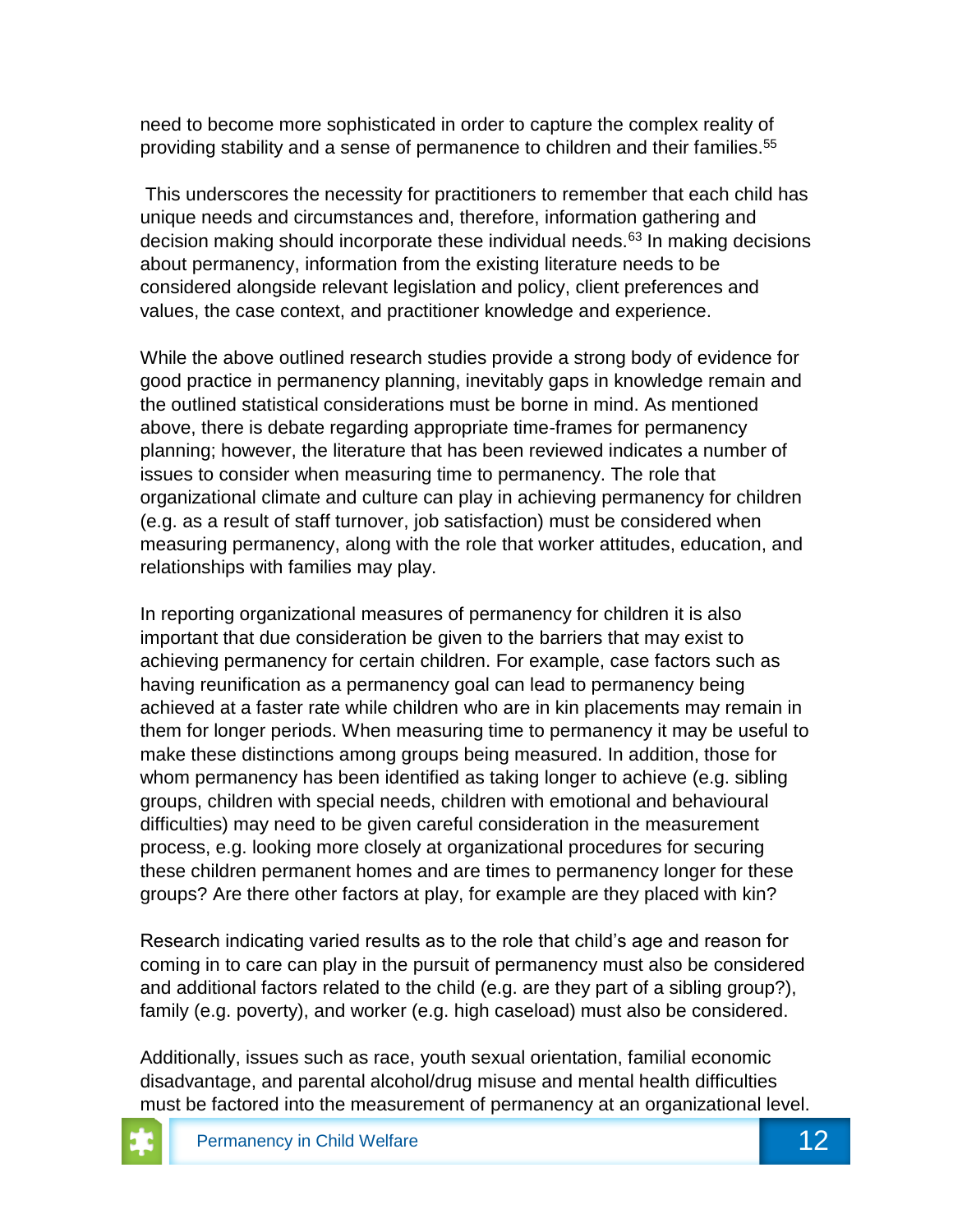The literature reviewed here indicates that these factors can play a role in delaying the pursuit of permanency for children and youth and therefore may be central to any measurement of permanency.

While many factors have been identified as potentially playing a role in achieving permanency for children and youth, the contexts in which organizations are operating and the children and families they are working with are diverse and varied; a comparison across organizations must pay due regard to this. Finally, additional factors may come to light in time as playing a role in the pursuit of permanency for children and youth. As new evidence emerges it must be critically reviewed and considered with regard to measuring time to permanency.

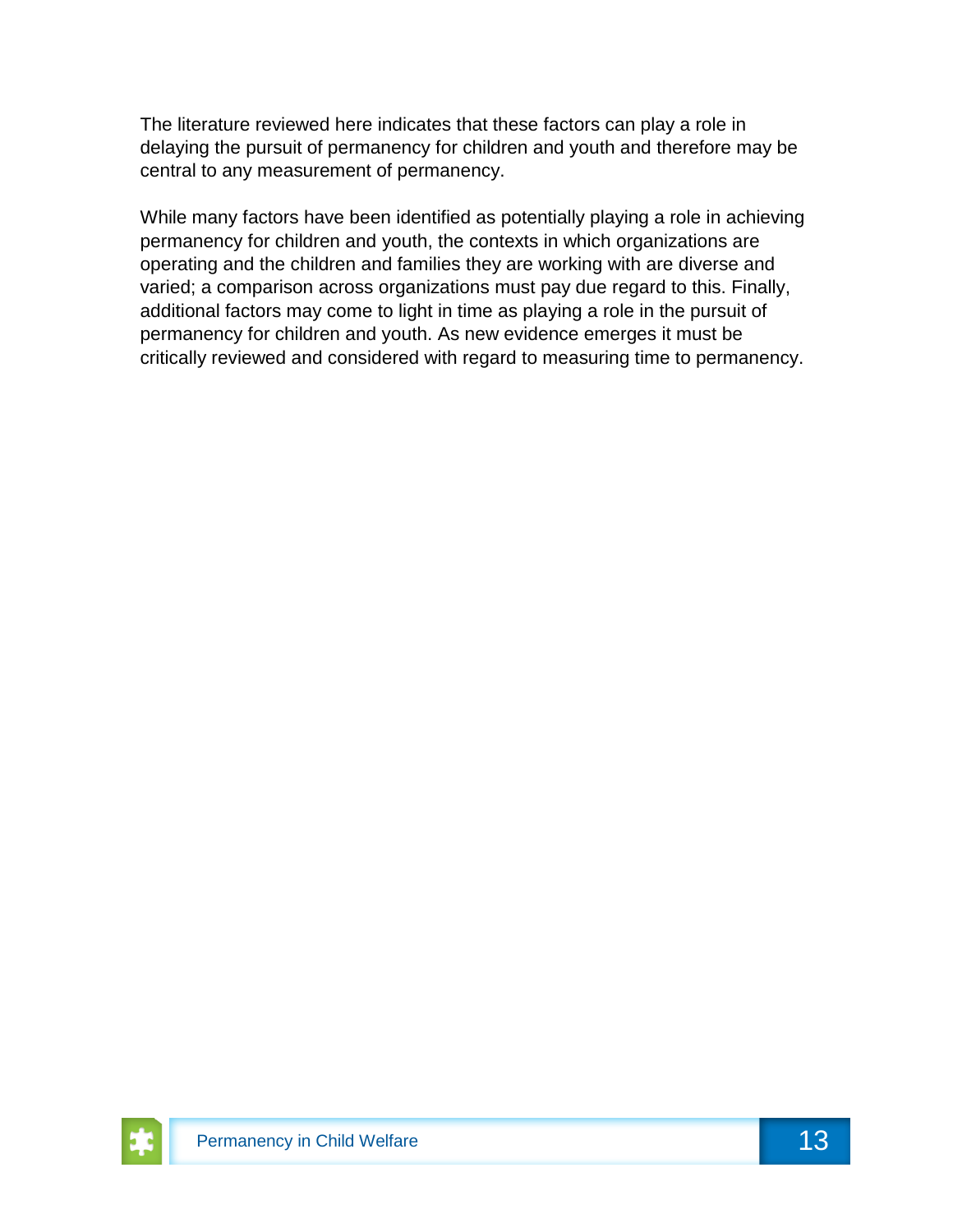# PARTiculars.

- 1. Allison, P.D. (1984). *Event History Analysis: Regression for Longitudinal Event Data, Issue 46.* California: SAGE Publications Inc.
- 2. Akin, B. A. (2011). Predictors of foster care exits to permanency: A competing risks analysis of reunification, guardianship, and adoption. *Children and Youth Services Review, 33*(6), 999-1011.
- 3. Akin, B.A., Bryson, S.A., McDonald, T., & Walker, S. (2012). Defining a target population at high risk of long-term foster care: Barriers to permanency for families of children with serious emotional disturbances. *Child Welfare, 91*(6), 79-101.
- 4. Albers, E.C., Reilly, T., & Rittner, B. (1993). Children in foster care: Possible factors affecting permanency planning. *Child and Adolescent Social Work Journal, 10*(4), 329-341.
- 5. Avery, R. J. (2000). Perceptions and practice: agency efforts for the hardest-to-place children. *Children & Youth Services Review, 22*(6), 399-420.
- 6. Barber, J.G. & Delfabbro, P.H. (2003). Placement stability and the psychosocial wellbeing of children in foster care. *Research on Social Work Practice, 13*(4), 415-431.
- 7. Barth, R. P. & Chintapalli, L. K. (2009). Permanence and impermanence for youth in out-of-home care. In B. Kerman, M. Freundlich, & A. N. Maluccio (Eds.), *Achieving Permanence for Older Children & Youth in Foster Care (pp. 88–108). New York:* Columbia University Press.
- 8. Barth, R.P. (1997). Permanent placements for young children placed in foster care: A proposal for a child welfare services performance standard. *Children and Youth Services Review, 19*(8), 615-631.
- 9. Beckett, C., Pinchen, I., McKeigue, B. (2014). Permanence and 'permanence': Outcomes of family placements. *British Journal of Social Work, 44*, 1162-1179.
- 10. Beeman, S., Kim, H., & Bullerdick, S. (2000). Factors affecting placement of children in kinship and nonkinship foster care. *Children and Youth Services Review, 22*(1), 37-54.
- 11. Benedict, M. I. & White, R. B. (1991). Factors associated with foster care length of stay. *Child Welfare, 70*(1), 45-58.
- 12. Berrick, J. D., Barth, R. P., & Needell, B. (1994). A comparison of kinship foster homes and foster family homes: Implications for kinship foster care as family preservation. *Children and Youth Services Review, 16*(1-2), 33-63.
- 13. Brydon, K. (2004). Barriers to permanency planning: What the literature suggests. *Children Australia, 29*(3), 16-21.
- 14. Carnochan, S., Lee, C., & Austin, M. J. (2013). Achieving exits to permanency for children in long term care. *Journal of Evidence-Based Social Work, 10*(3), 220-234.
- 15. Cashmore, J. & Paxton, M. (1996). *Longitudinal Study of Wards Leaving Care*. Retrieved from: [http://www.community.nsw.gov.au/docswr/\\_assets/main/documents/research\\_wards](http://www.community.nsw.gov.au/docswr/_assets/main/documents/research_wards_leavingcare.pdf) [\\_leavingcare.pdf](http://www.community.nsw.gov.au/docswr/_assets/main/documents/research_wards_leavingcare.pdf)

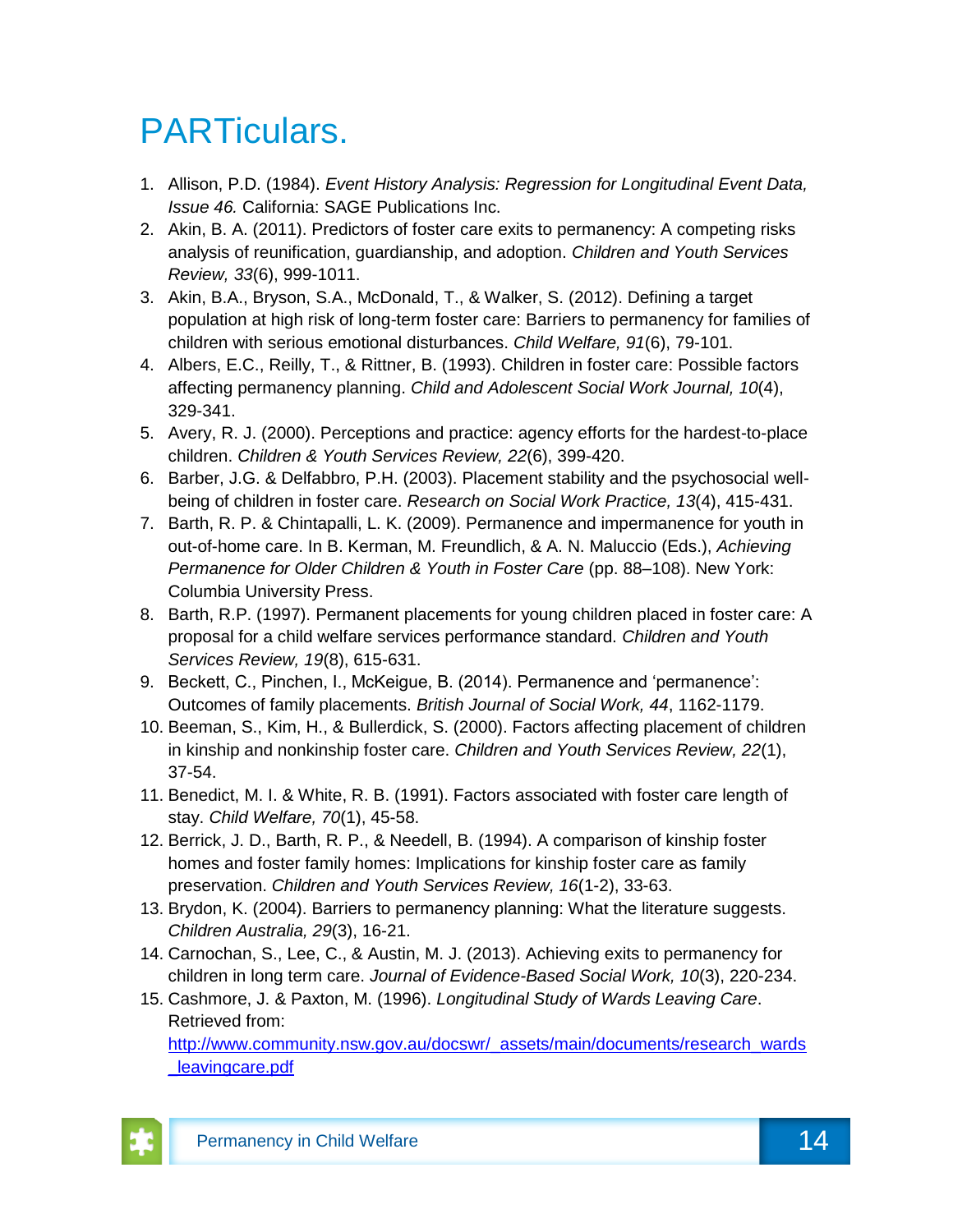- 16. Cashmore, J. (2001). Promoting the participation of children and young people in care. *Child Abuse and Neglect, 26*(8), 838–841.
- 17. Charles, K. & Nelson, J. (2000). Permanency planning: Creating lifelong connections. What does it mean for adolescents? Retrieved from: <http://files.eric.ed.gov/fulltext/ED478788.pdf>
- 18. Children's Rights. (2009). *The long road home: A study of children stranded in New York City foster care*. Retrieved from: [http://www.childrensrights.org/wp](http://www.childrensrights.org/wp-content/uploads/2009/11/2009-11-02_long_road_home_full_report_final.pdf)[content/uploads/2009/11/2009-11-02\\_long\\_road\\_home\\_full\\_report\\_final.pdf](http://www.childrensrights.org/wp-content/uploads/2009/11/2009-11-02_long_road_home_full_report_final.pdf)
- 19. Coakley, T.M. (2013). The influence of father involvement on child welfare permanency outcomes: A secondary data analysis. *Children and Youth Services Review, 35*(1), 174-182.
- 20. Courtney, M. E. & Dworsky, A. (2006). Early outcomes for young adults transitioning from out-of-home care in the USA. *Child and Family Social Work, 11*(3), 209-219.
- 21. Courtney, M.E., Piliavin, I., & Wright, B.R.E. (1997). Transitions from and returns to out-of-home care. *Social Service Review, 71*(4), 652-667.
- 22. Cuneen, C. & Libesman, T. (2000). Postcolonial trauma: the contemporary removal of Indigenous children and young people from their families in Australia. *The Australian Journal of Social Issues, 35*(2), 99-115.
- 23. Cushing, G., Samuels, G.M., Kerman, B. (2014). Profiles of relational permanence at 22: Variability in parental supports and outcomes among young adults with foster care histories. *Children and Youth Services Review, 39*, 73-83.
- 24. Fein, E. & Maluccio, A. (1992). Permanency planning: Another remedy in jeopardy? *Social Service Review, 66*(3), 335-348.
- 25. Fernandez, E. (1999). Pathways in substitute care: Representation of placement careers of children using event history analysis. *Children and Youth Services Review, 21*(3), 177-218.
- 26. Freundlich, M. & Avery, R.J. (2005). Planning for permanency for youth in congregate care. *Children and Youth Services Review, 27*(2), 115-134.
- 27. Freundlich, M., Avery, R. J., Munson, S., & Gertenzang, S. (2006a). The meaning of permanency in child welfare: Multiple stakeholder perspectives. *Child and Youth Services Review, 28*(7), 741-760.
- 28. Freundlich, M., Avery, R.J., Gerstenzang, S., & Munson, S. (2006b). Permanency options and goals: Considering multifaceted definitions. *Child Youth Care Forum, 35*(5-6), 355-374.
- 29. Furstenberg, F. & Hughes, E. (1995). Social capital and successful development among at-risk youth. *Journal of Marriage and Family, 57*(3), 580-592.
- 30. Gauthier, Y., Fortin, G., & Jeliu, G. (2004). Clinical application of attachment theory in permanency planning for children in foster care: The importance of continuity of care. *Infant Mental Health Journal, 25*(4), 379-396.
- 31. Glisson, C. & Hemmelgarn, A. (1998). The effects of organizational climate and interorganizational coordination on the quality and outcomes of children's service systems. *Child Abuse and Neglect, 22*(5), 401-421.
- 32. Glisson, C., Bailey, J., & Post, J.A. (2000). Predicting the time children spend in state custody. *Social Service Review, 74*(2), 253-280.

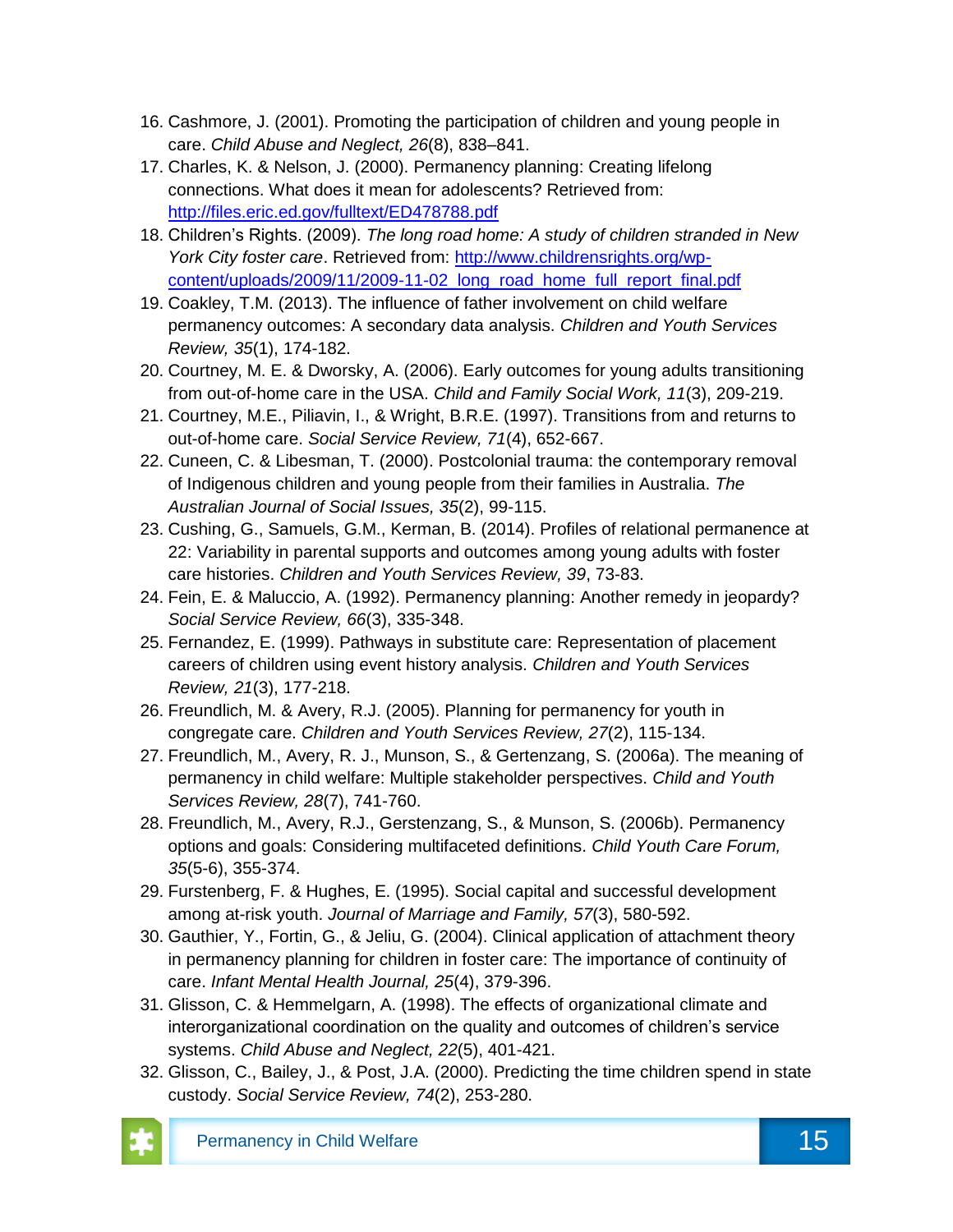- 33. Goerge, R.M. (1990). The reunification process in substitute care. *Social Service Review, 64*(3), 422-457.
- 34. Harden, B.J. (2004). Safety and stability for foster children: A developmental perspective. *The Future of Children, 14*(1), 31-47.
- 35. Jacobs, J. & Freundlich, M. (2006). Achieving permanency for LGBTQ youth. *Child Welfare, 85*(2), 299-316.
- 36. Kelly, G. (2000). The survival of long-term foster care. In G. Kelly & R. Gilligan (Eds.), *Issues in Foster Care - Policy, Practice and Research* (pp. 12–39). London: Jessica Kingsley.
- 37. Leathers, S. J., Falconnier, L., & Spielfogel, J. E. (2010). Predicting family reunification, adoption and subsidized guardianship among adolescents in foster care. *American Journal of Orthopsychiatry, 80*(3), 422-431.
- 38. Maluccio, A., Fein, E. & Olmstead, K. (1986). *Permanency Planning for Children: Concepts and Methods.* London: Tavistock Publications.
- 39. Maluccio, A., Fein, E., & Davis, I. (1994). Family reunification: Research findings, issues and directions. *Child Welfare, 73*(5), 489-504.
- 40. Massingham, R. & Pecora, J. (2004). Providing better opportunities for older children in the child welfare system. *The Future of Children, 14*(1), 151-173.
- 41. McDonald, T.P., Poertner, J., & Jennings, M.A. (2007). Permanency for children in foster care: A competing risks analysis. *Journal of Social Service Research, 33*(4), 45-56.
- 42. McRoy, R. G. (2007). Barriers & success factors in adoptions from foster care: Perspectives of families and staff. Retrieved from: [http://adoptuskids.org/\\_assets/files/NRCRRFAP/resources/barriers-and-success](http://adoptuskids.org/_assets/files/NRCRRFAP/resources/barriers-and-success-factors-family-and-staff-perspectives.pdf)[factors-family-and-staff-perspectives.pdf](http://adoptuskids.org/_assets/files/NRCRRFAP/resources/barriers-and-success-factors-family-and-staff-perspectives.pdf)
- 43. McRoy, R. G. & Madden, E. E. (2009). Youth permanence through adoption. In B. Kerman, A. Maluccio, & M. Freundlich (Eds.), *Achieving Permanence for Older Youth in Foster Care* (pp. 244–265). New York: Columbia University Press.
- 44. Murphy, A.L., Zyl, R.V., Collins-Camargo, C., & Sullivan, D. (2012). Assessing systemic barriers to permanency achievement for children in out-of-home care: Development of the child permanency barriers scale. *Child Welfare, 91*(5), 37-71.
- 45. National Council on Crime and Delinquency. (2005). The relationship between staff turnover, child welfare system functioning, and recurrent child abuse. Retrieved from: [http://www.cpshr.us/workforceplanning/documents/06.02\\_Relation\\_Staff.pdf](http://www.cpshr.us/workforceplanning/documents/06.02_Relation_Staff.pdf)
- 46. Osmond, J. & Tilbury, C. (2012). Permanency planning concepts. *Children Australia, 37*(3), 100-107.
- 47. Park, J. M. & Ryan, J. P. (2009). Placement and permanency outcomes for children in out-of-home care by prior inpatient mental health treatment. *Research on Social Work Practice, 19*(1), 42-51.
- 48. Risley-Curtiss, C., Stromwall, L.K., Hunt, D.T., & Teska, J. (2004). Identifying and reducing barriers to reunification for seriously mentally ill parents involved with child welfare cases. *Families in Society: The Journal of Contemporary Social Services, 85*(1), 107-118.

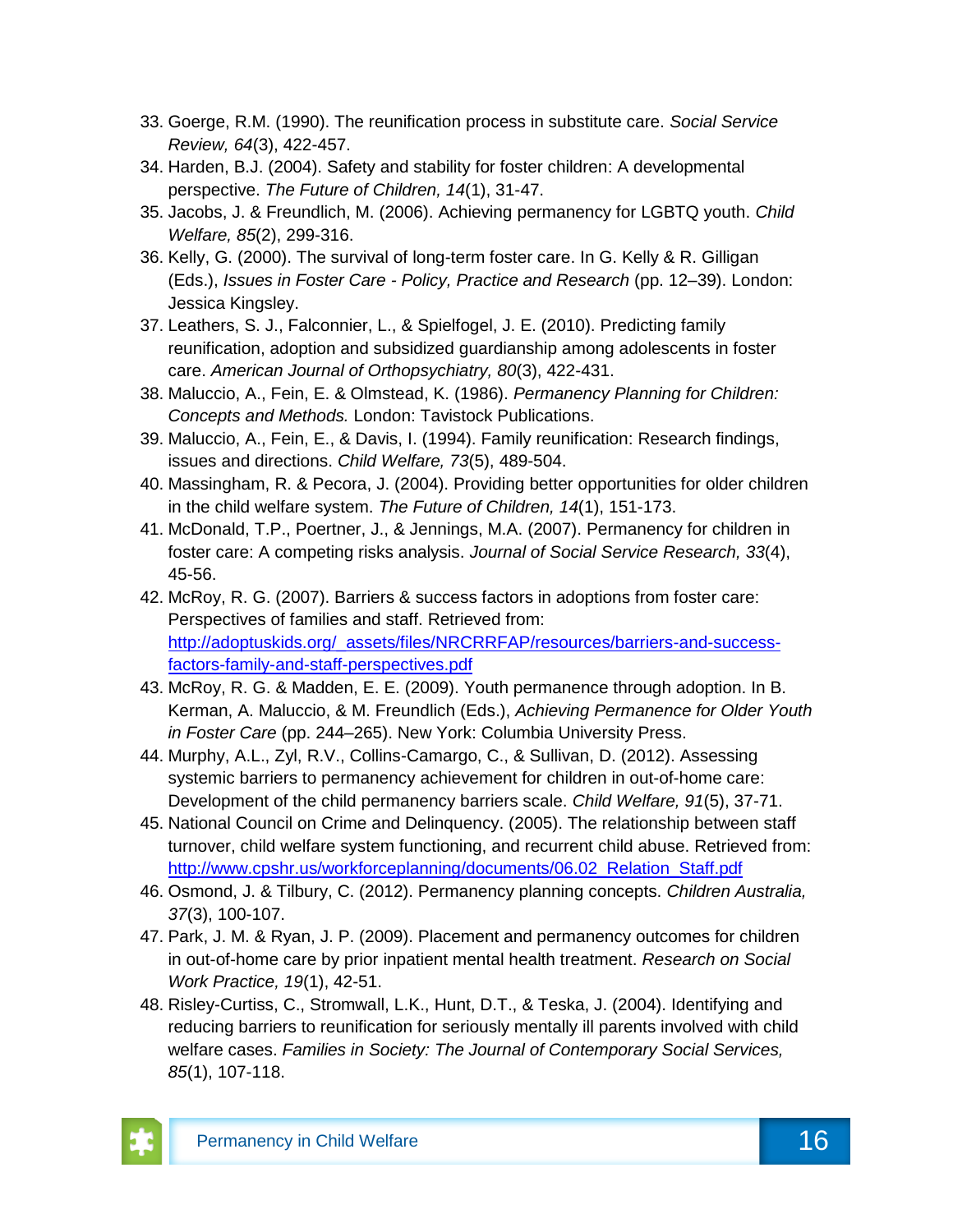- 49. Rubin, D. M., O'Reilly, A. L. R., Luan, X., & Localio, A. R. (2007). The impact of placement stability on behavioral well-being for children in foster care. *Pediatrics, 119*(2), 336-344.
- 50. Ryan, J.P., Garnier, P., Zyphur, M., & Zhai, F. (2006). Investigating the effects of caseworker characteristics in child welfare. *Children and Youth Services Review, 28*(9), 993-1006.
- 51. Samuels, G.M. (2009). Ambiguous loss of home: The experience of familial (im)permanence among young adults with foster care backgrounds. *Children and Youth Services Review, 31*(12), 1229-1239.
- 52. Sanchez, R.M. (2004). *Youth Perspectives on Permanency*. Retrieved from: <http://www.ocfcpacourts.us/assets/files/list-778/file-1026.pdf>
- 53. Schofield, G. & Beek, M. (2005). Risk and resilience in long-term foster care. *British Journal of Social Work, 35*(8), 1283-1301.
- 54. Schofield, G., Beek, M., & Ward, E. (2012). Part of the family. Planning for permanence in long-term family foster care. *Children and Youth Services Review, 34*(1), 244-253.
- 55. Schofield, G., Thoburn, J., Howell, D., & Dickens, J. (2007). The search for stability and permanence: Modelling the pathways of long-stay looked after children. *British Journal of Social Work, 37*(4), 619-642.
- 56. Scholte, J., van Lieshout, M., & van Aken, G. (2001). Perceived relational support in adolescence: Dimensions, configurations, and adolescent adjustment. *Journal of Research & Adolescence, 11*(1), 71-94.
- 57. Smith, C. J., Rudolph, C., & Swords, P. (2002). Kinship care: Issues in permanency planning. *Children and Youth Services Review, 24*(3), 175-188.
- 58. Stott, T. & Gustavsson, N. (2010). Balancing permanency and stability for youth in foster care. *Children and Youth Services Review, 32*(4), 619-625.
- 59. Tao, K. K., Ward, K., O'Brien, K., Dilorenzo, P., & Kelly, S. (2013). Improving Permanency: Caseworker Perspectives of Older Youth in Another Planned Permanent Living Arrangement. *Child & Adolescent Social Work Journal, 30*(3), 217- 235.
- 60. Terling-Watt, T. (2001). Permanency in kinship care: An exploration of disruption rates and factors associated with placement disruption. *Children and Youth Services Review, 23*(2), 111-126.
- 61. Thoburn, J. (2003). The risks and rewards of adoption for children in the public care. *Child and Family Law Quarterly, 15*(4), 391-401.
- 62. Thomlison, B., Maluccio, A.N., & Abramczyk, L.W. (1996). The theory, policy, and practice context of family reunification: An integrated research perspective. *Children and Youth Services Review, 18*(4-5), 473–488.
- 63. Tilbury, C. & Osmond, J. (2006). Permanency planning in foster care: A research review and guidelines for practitioners. *Australian Social Work, 59*(3), 265-280.
- 64. Tilbury, C. (2004). The influence of performance management on child welfare, policy and practice. *British Journal of Social Work, 34*(2), 225-241.